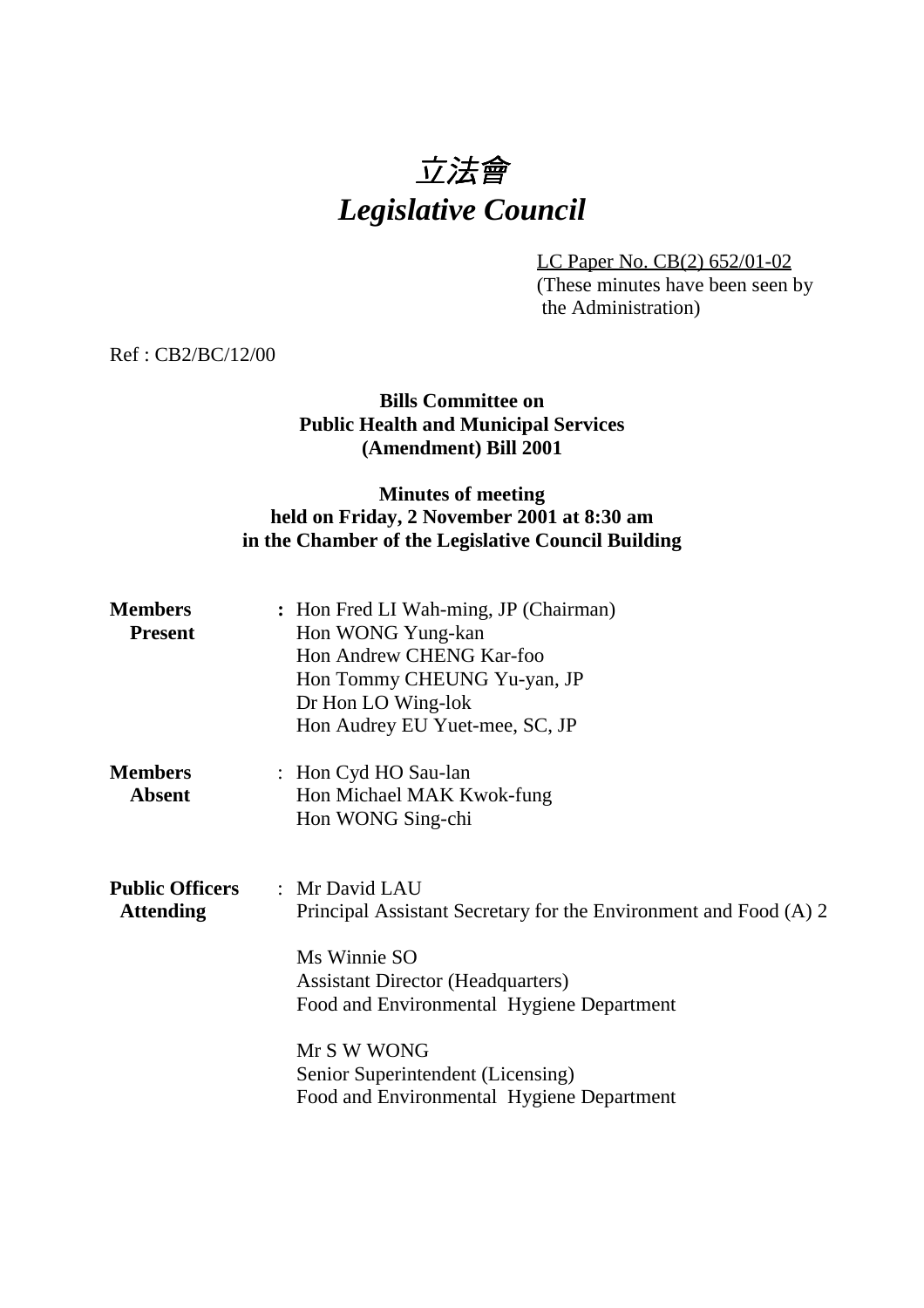| Mr Lawrence PENG                 |
|----------------------------------|
| <b>Senior Government Counsel</b> |
| Department of Justice            |

| <b>Clerk</b> in   | : Mrs Constance LI             |
|-------------------|--------------------------------|
| <b>Attendance</b> | Chief Assistant Secretary (2)5 |
|                   |                                |
|                   |                                |

**Staff in :** Mr Stephen LAM  **Attendance** Assistant Legal Adviser 4

> Miss Irene MAN Senior Assistant Secretary (2)9

#### Action

The Bills Committee deliberated (Index of proceedings attached at **Annex**).

2. The Administration was requested to consider the following amendments and provide the revised Committee Stage amendments (CSAs) to the Bills Committee -

- (a) Form I to replace "the court" by "the Appeal Board";
- (b) Section 128D to empower the Court of First Instance and the Appeal Board also to vary, other than confirm or reverse, the decision of the Appeal Board.

3. As the Bills Committee had completed scrutiny of the Bill and supported resumption of Second Reading debate on the Bill, the Bills Committee agreed that no further meeting would need to be held if Members are satisfied with the revised CSAs to be provided by the Administration.

4. There being no other business, the meeting ended at 9:45 a.m.

Council Business Division 2 Legislative Council Secretariat 10 December 2001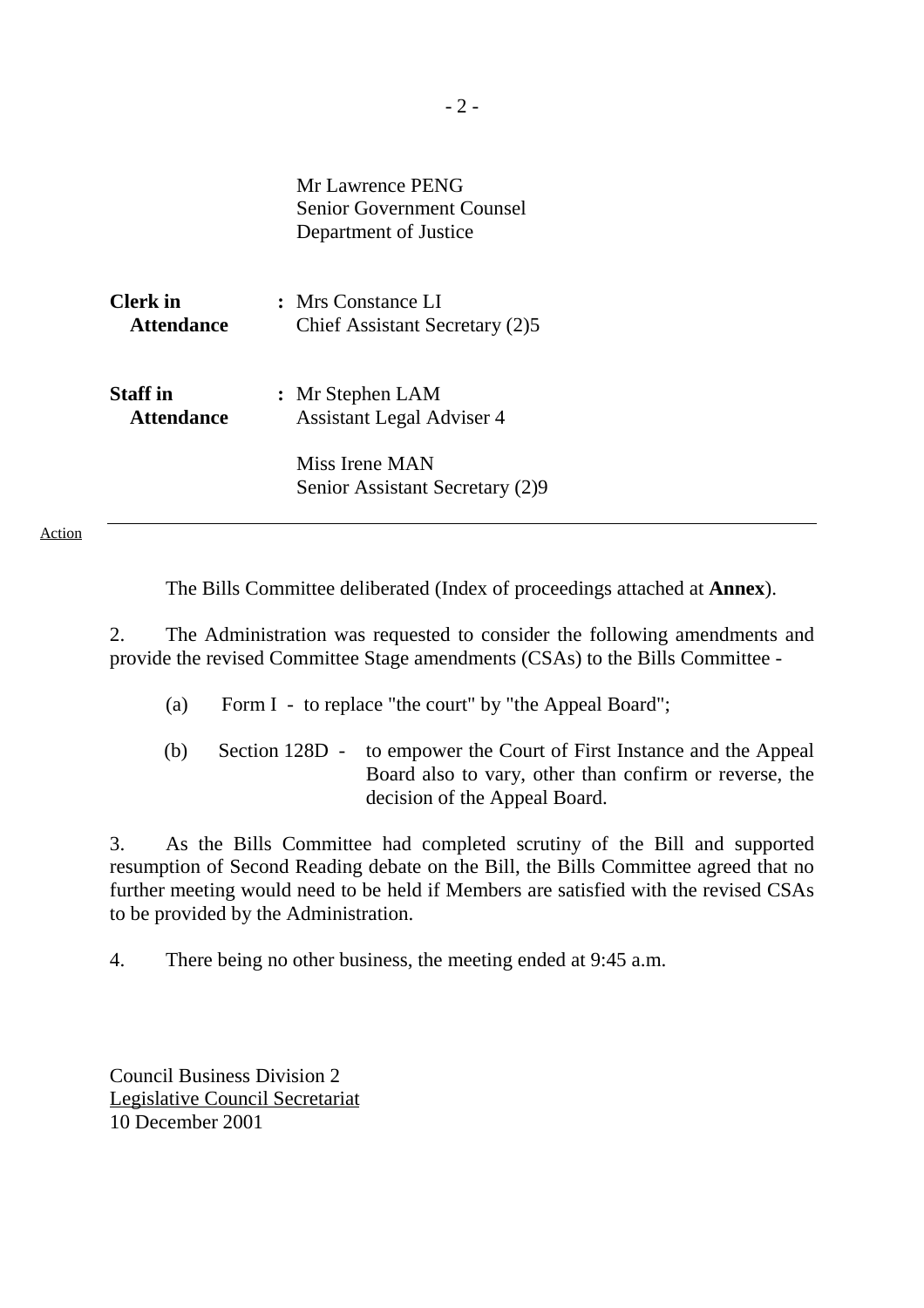## **Proceedings of the meeting of the Bills Committee on Public Health and Municipal Council (Amendment) Bill 2001 on Friday, 2 November 2001, at 8:30 am in the Chamber of the Legislative Council Building**

| <b>Time</b>   | <b>Speaker</b>               | Subject(s)                                        | <b>Action</b> |
|---------------|------------------------------|---------------------------------------------------|---------------|
|               |                              |                                                   | required      |
| $0000 - 0053$ | Chairman                     | Briefing on the Administration's response (LC     |               |
|               |                              | Paper No. CB(2)252/01-02(01))                     |               |
| $0054 - 0333$ | Admin                        | 11                                                |               |
| 0334 - 0353   | Chairman                     | $\mathbf{H}$                                      |               |
| $0354 - 0411$ | Admin                        | $\mathbf{H}$                                      |               |
| $0412 - 0610$ | $\overline{\text{Chairman}}$ | Section 128D(13)                                  |               |
| $0611 - 0821$ | Ms Audrey EU                 | $\mathbf{H}$                                      |               |
| $0822 - 0836$ | Admin                        | $\mathbf{H}$                                      |               |
| $0837 - 1353$ | Chairman                     | Section 128D(14), (15), (16); clauses 4, 5 and 6, |               |
|               |                              | and Form H                                        |               |
| $1354 - 1406$ | Mr Andrew CHENG              | Amendments in all forms                           |               |
| $1407 - 1455$ | Chairman                     | Form F                                            |               |
| 1456 - 1521   | Admin                        | $\pmb{\mathsf{H}}$                                |               |
| $1522 - 1538$ | Chairman                     | Form H                                            |               |
| $1539 - 1550$ | Mr Andrew CHENG              | Forms F and H                                     |               |
| 1551 - 1606   | Admin                        | Form H                                            |               |
| $1607 - 1618$ | Chairman                     | $\pmb{\mathsf{H}}$                                |               |
| 1619 - 1656   | Admin                        | $\pmb{\mathsf{H}}$                                |               |
| 1657 - 1801   | Ms Audrey EU                 | 11                                                |               |
| 1802 - 1915   | Admin                        | $\pmb{\mathsf{H}}$                                |               |
| $1916 - 2024$ | Ms Audrey EU                 | $\pmb{\mathsf{H}}$                                |               |
| $2025 - 2058$ | Admin                        | $\pmb{\mathsf{H}}$                                |               |
| 2059 - 2104   | Ms Audrey EU                 | $\mathbf{H}$                                      |               |
| $2105 - 2110$ | Chairman                     | $\mathbf{H}$                                      |               |
| 2111 - 2312   | Mr Andrew CHENG              | Form H and section 128B(1)                        |               |
| 2313 - 2405   | Admin                        |                                                   |               |
| 2406 - 2413   | Mr Andrew CHENG              | $\pmb{\mathsf{H}}$                                |               |
| 2414 - 2441   | Admin                        | $\pmb{\mathsf{H}}$                                |               |
| 2442 - 2458   | Mr Andrew CHENG              | $\pmb{\mathsf{H}}$                                |               |
| 2459 - 2523   | Admin                        |                                                   |               |
| 2524 - 2532   | Chairman                     | "                                                 |               |
| $2533 - 2551$ | Mr Andrew CHENG              | $\mathbf{H}$                                      |               |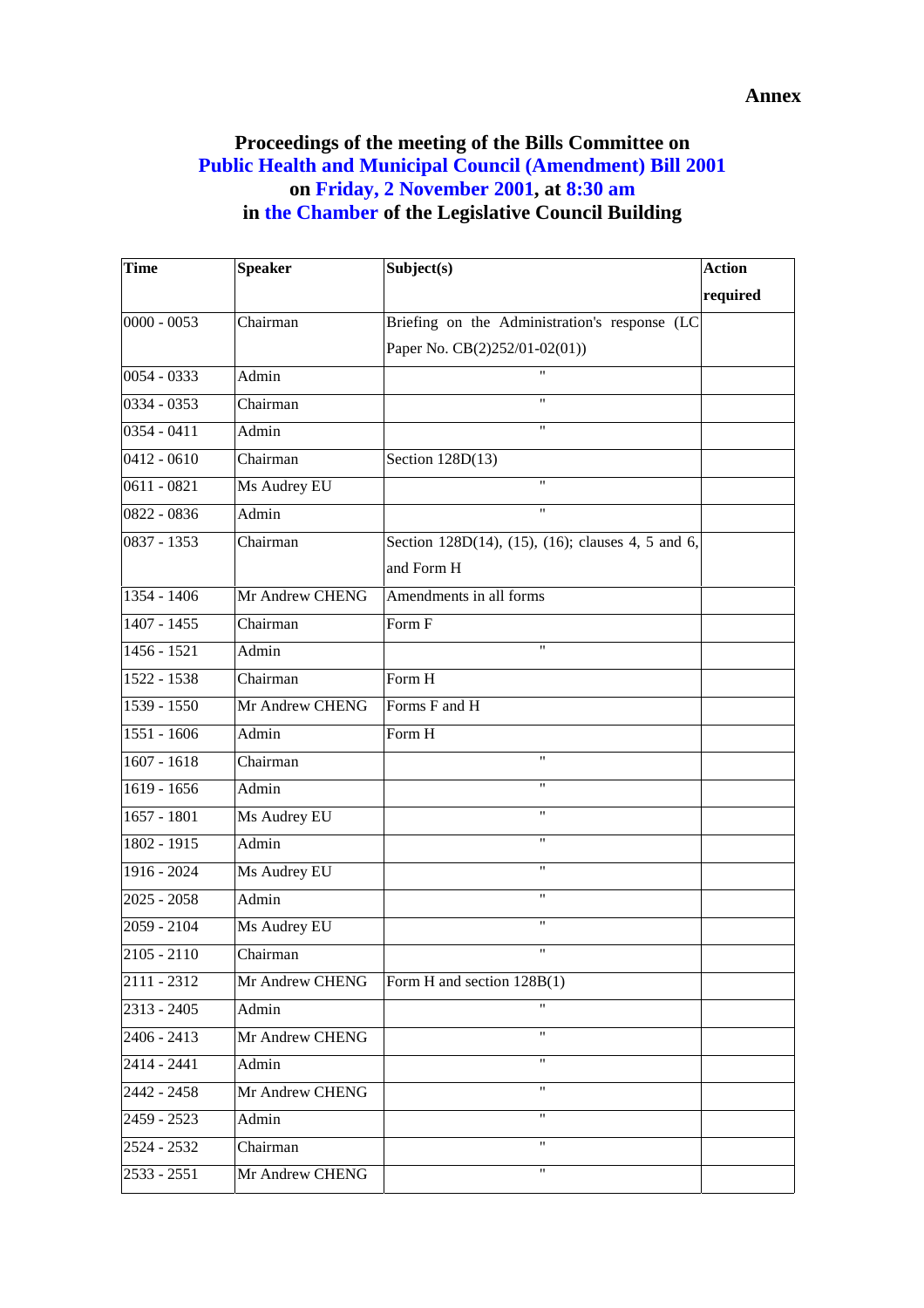| 2552 - 2624   | Admin           | Form H, sections 128A and 128B(1) |            |
|---------------|-----------------|-----------------------------------|------------|
| 2625 - 2829   | Mr Andrew CHENG | Form H and section 128B(1)        |            |
| 2830 - 3047   | Ms Audrey EU    | Form H, sections 128A and 128B(1) |            |
| 3048 - 3058   | Chairman        | 11                                |            |
| 3059 - 3233   | Admin           | $^{\dagger}$                      |            |
| 3234 - 3300   | Ms Audrey EU    | $^{\dagger}$                      |            |
| 3301 - 3317   | Admin           | $^{\prime\prime}$                 |            |
| 3318 - 3539   | Mr Andrew CHENG | "                                 |            |
| 3540 - 3621   | Admin           | $\mathbf{H}$                      |            |
| 3622 - 3627   | Chairman        | $\pmb{\mathsf{H}}$                |            |
| $3628 - 3641$ | Ms Audrey EU    | "                                 |            |
| 3642 - 3704   | Admin           | Ħ                                 |            |
| 3705 - 3714   | Ms Audrey EU    | $\pmb{\mathsf{H}}$                |            |
| 3715 - 3832   | Chairman        | Forms H and I                     |            |
| 3833 - 3856   | Ms Audrey EU    | Form I                            |            |
| $3857 - 3905$ | Admin           |                                   | $\sqrt{2}$ |
| 3906 - 3933   | Chairman        | Form J                            |            |
| 3934 - 3957   | Ms Audrey EU    | $\pmb{\mathsf{H}}$                |            |
| 3958 - 4003   | Admin           | $\mathbf{H}$                      |            |
| 4004 - 4054   | Chairman        | Clauses 7 and 8                   |            |
| 4055 - 4205   | Admin           | Clause 1                          |            |
| $4206 - 4211$ | Chairman        | $^{\prime\prime}$                 |            |
| 4212 - 4357   | Admin           | Section $128D(3)$ and $(9C)$      |            |
| 4358 - 4501   | Ms Audrey EU    | Section $128D(13)$                |            |
| 4502 - 4721   | Admin           | $\pmb{\mathsf{H}}$                |            |
| $4722 - 4942$ | Ms Audrey EU    |                                   |            |
| 4943 - 5208   | Mr Andrew CHENG | $^{\prime}$                       |            |
| 5209 - 5212   | Chairman        | "                                 |            |
| 5213 - 5309   | Admin           | "                                 |            |
| 5310 - 5444   | Ms Audrey EU    |                                   |            |
| 5445 - 5509   | Mr Andrew CHENG | $\pmb{\mathsf{H}}$                |            |
| 5510 - 5519   | Chairman        | "                                 |            |
| 5520 - 5616   | Dr LO Wing-lok  | $\mathbf{H}$                      |            |
| 5617 - 5631   | Mr Andrew CHENG | $\pmb{\mathsf{H}}$                |            |
| 5632 - 5645   | Chairman        | $\pmb{\mathsf{H}}$                |            |
| 5646 - 5651   | Admin           | $\mathbf{H}$                      |            |
| 5652 - 5658   | Mr Andrew CHENG | Revised CSAs                      |            |
| 5659 - 5723   | Ms Audrey EU    | 11                                |            |
| 5724 - 5736   | Chairman        | 11                                |            |
| 5737 - 5801   | Ms Audrey EU    | $\pmb{\mathsf{H}}$                |            |